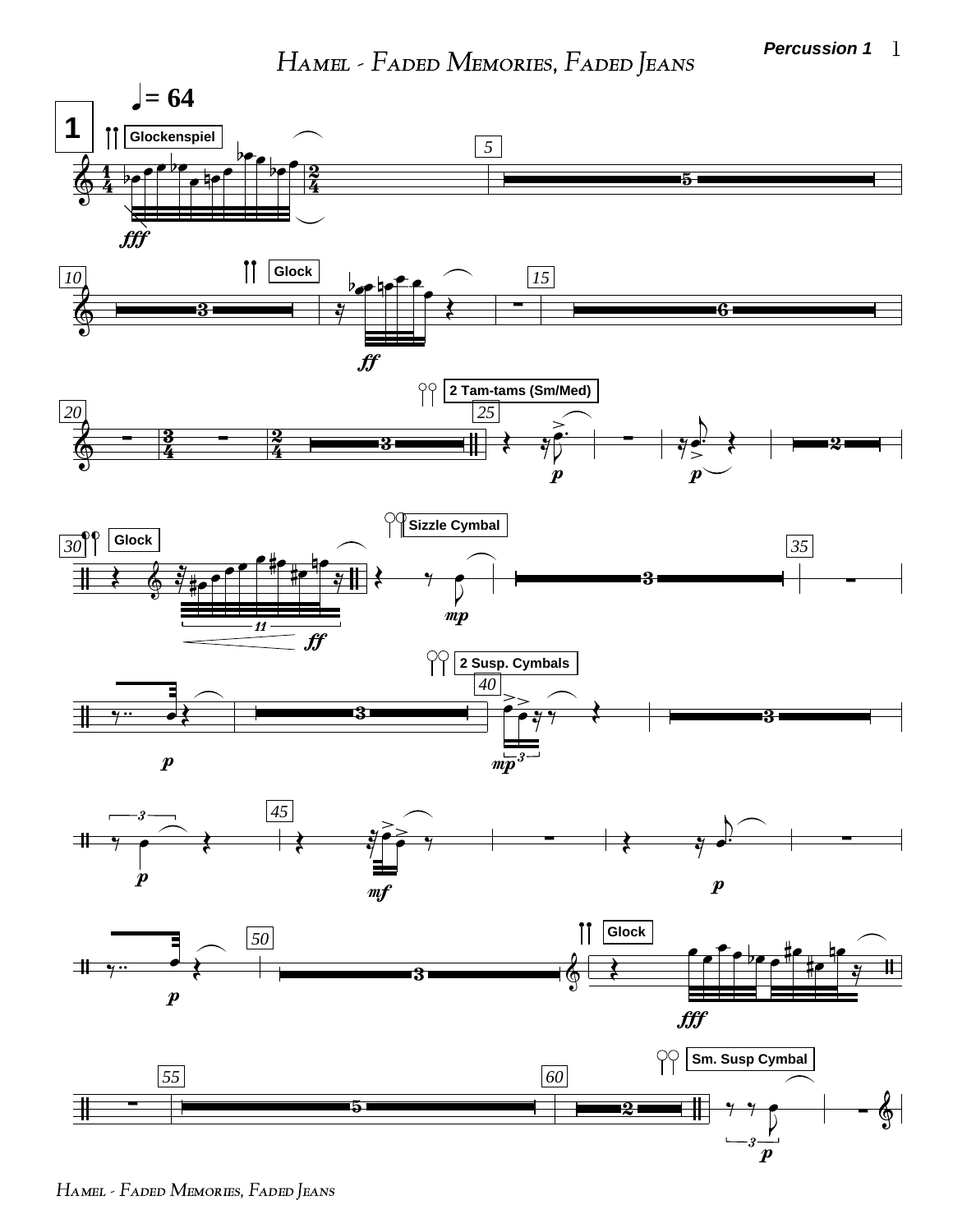*Percussion 1*













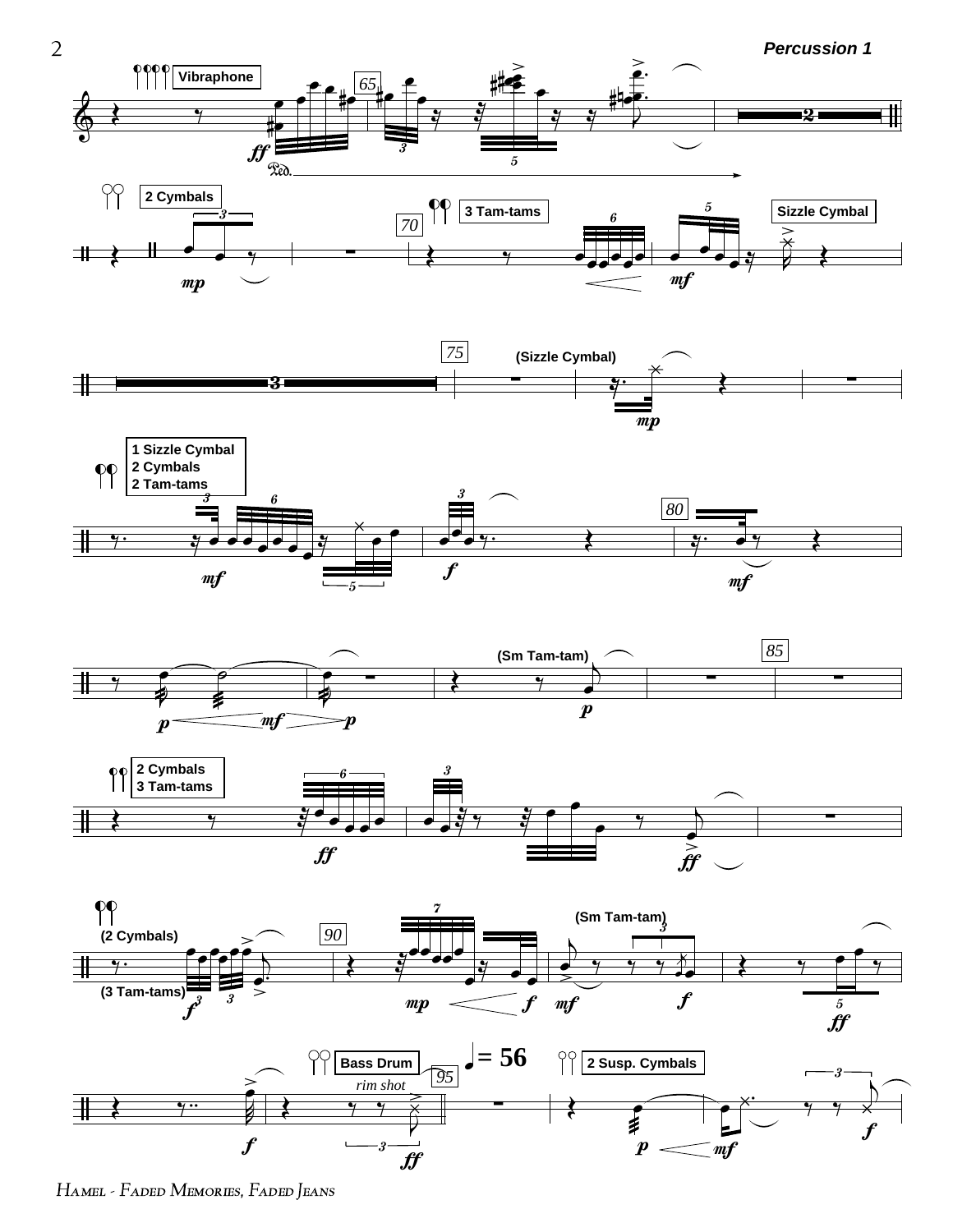3 *Percussion 1*



Hamel - Faded Memories, Faded Jeans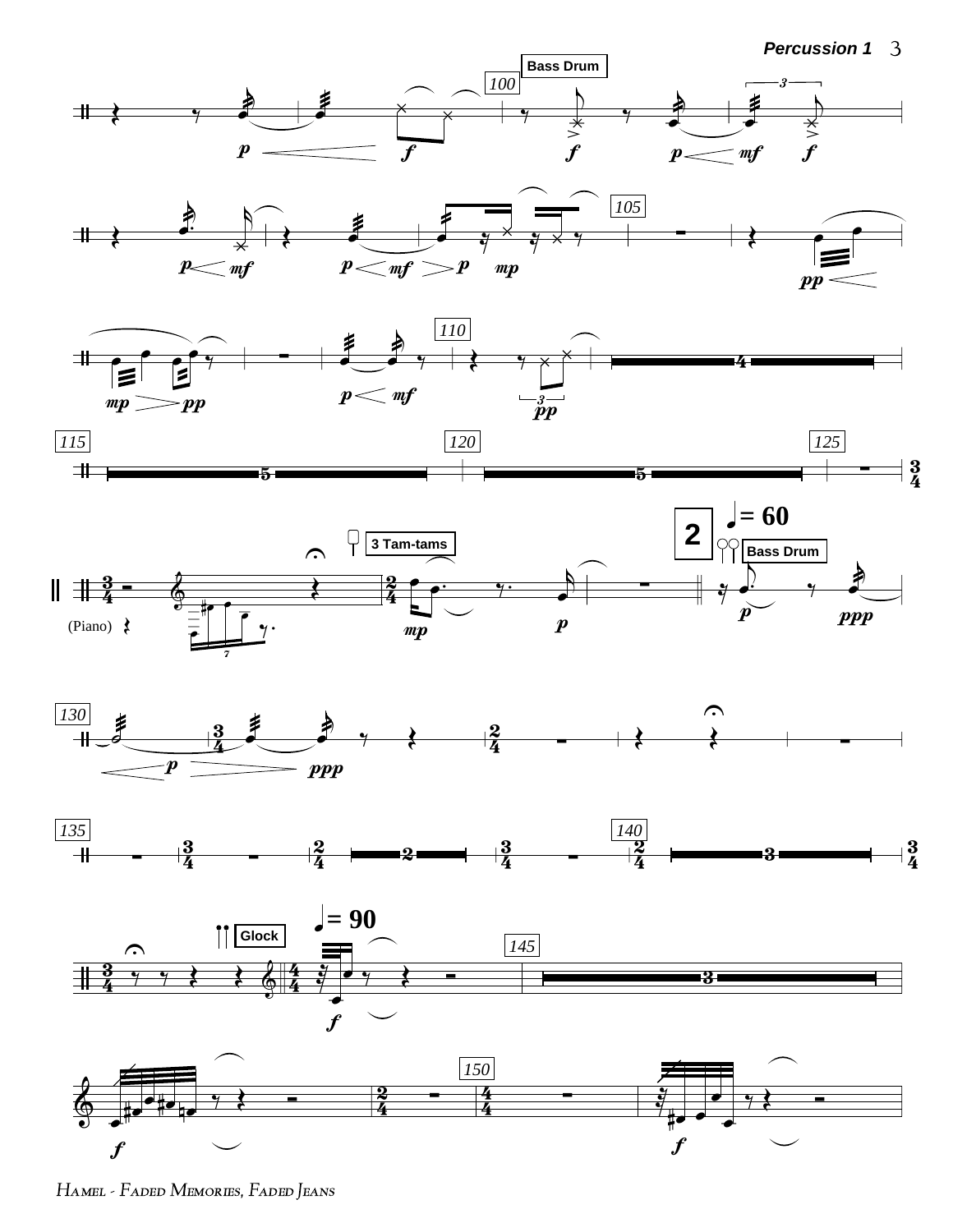## *Percussion 1*

















Hamel - Faded Memories, Faded Jeans

4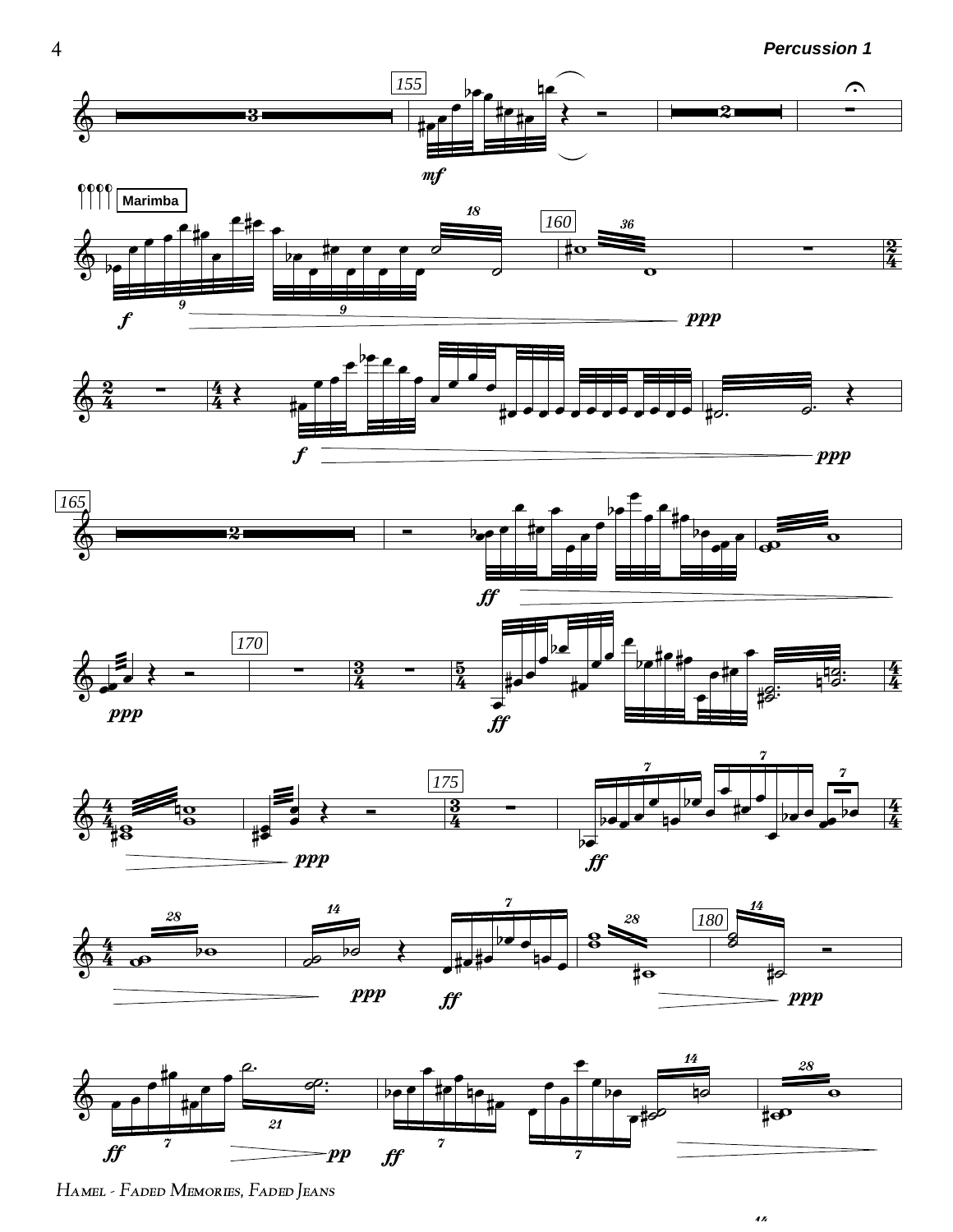











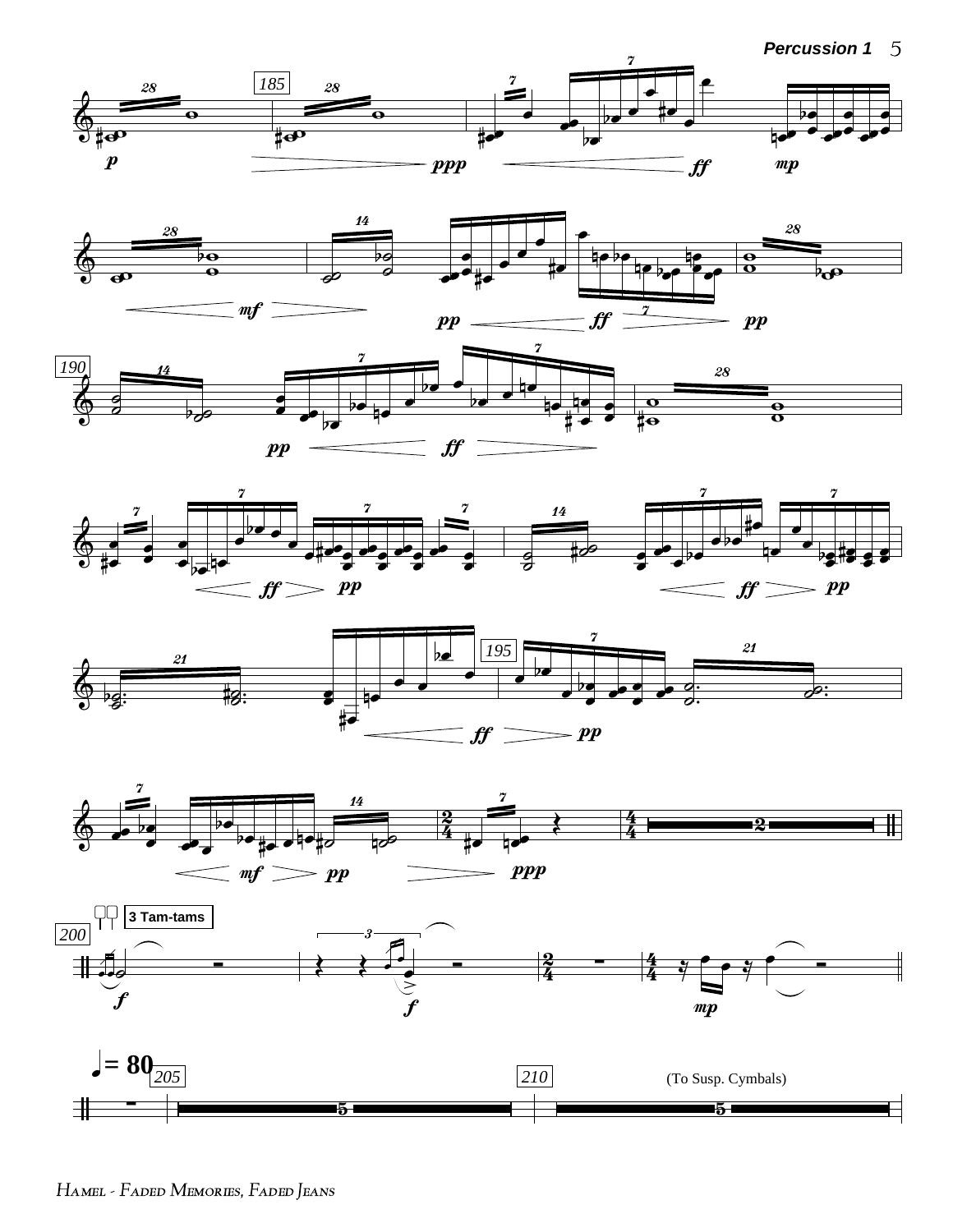













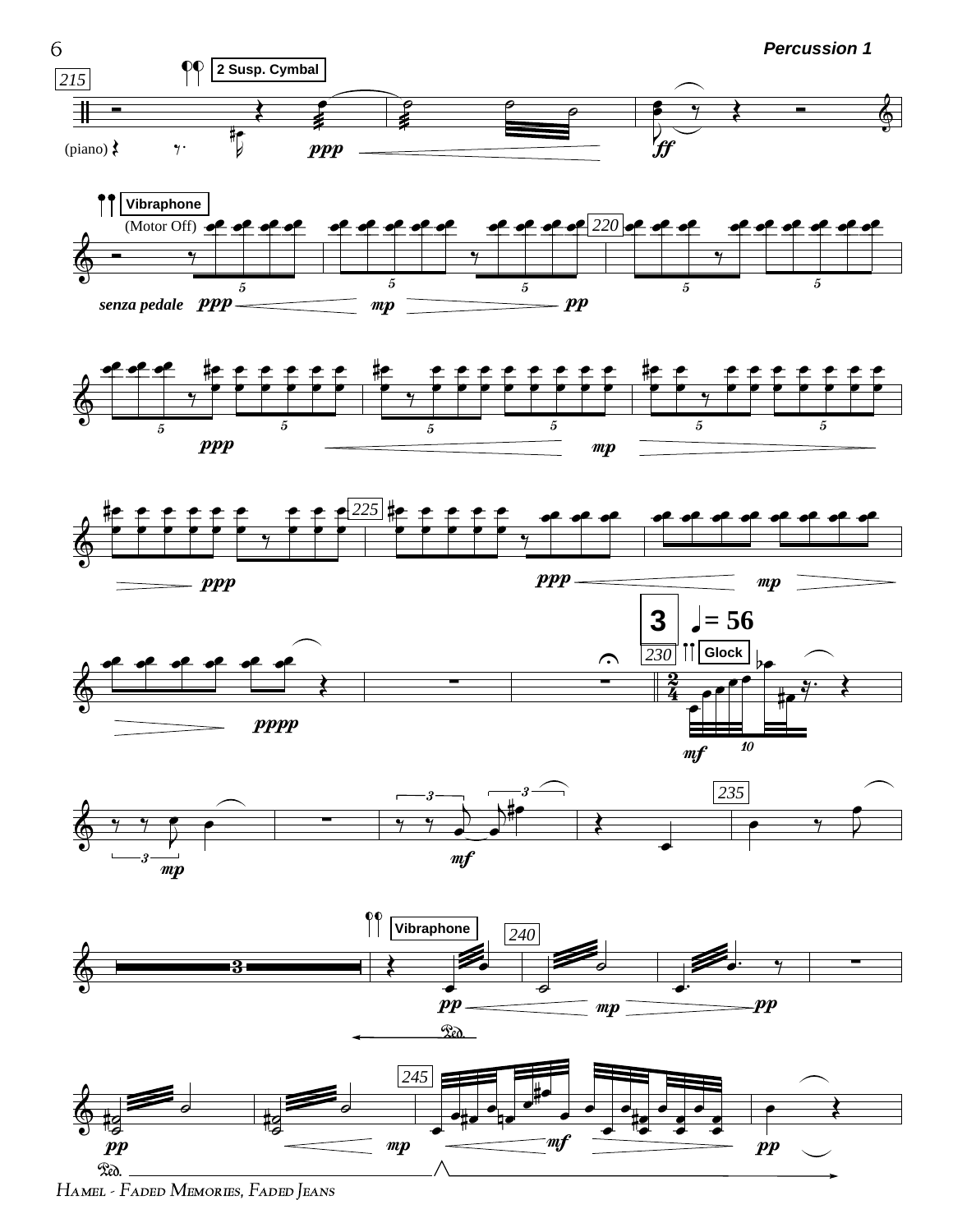















Hamel - Faded Memories, Faded Jeans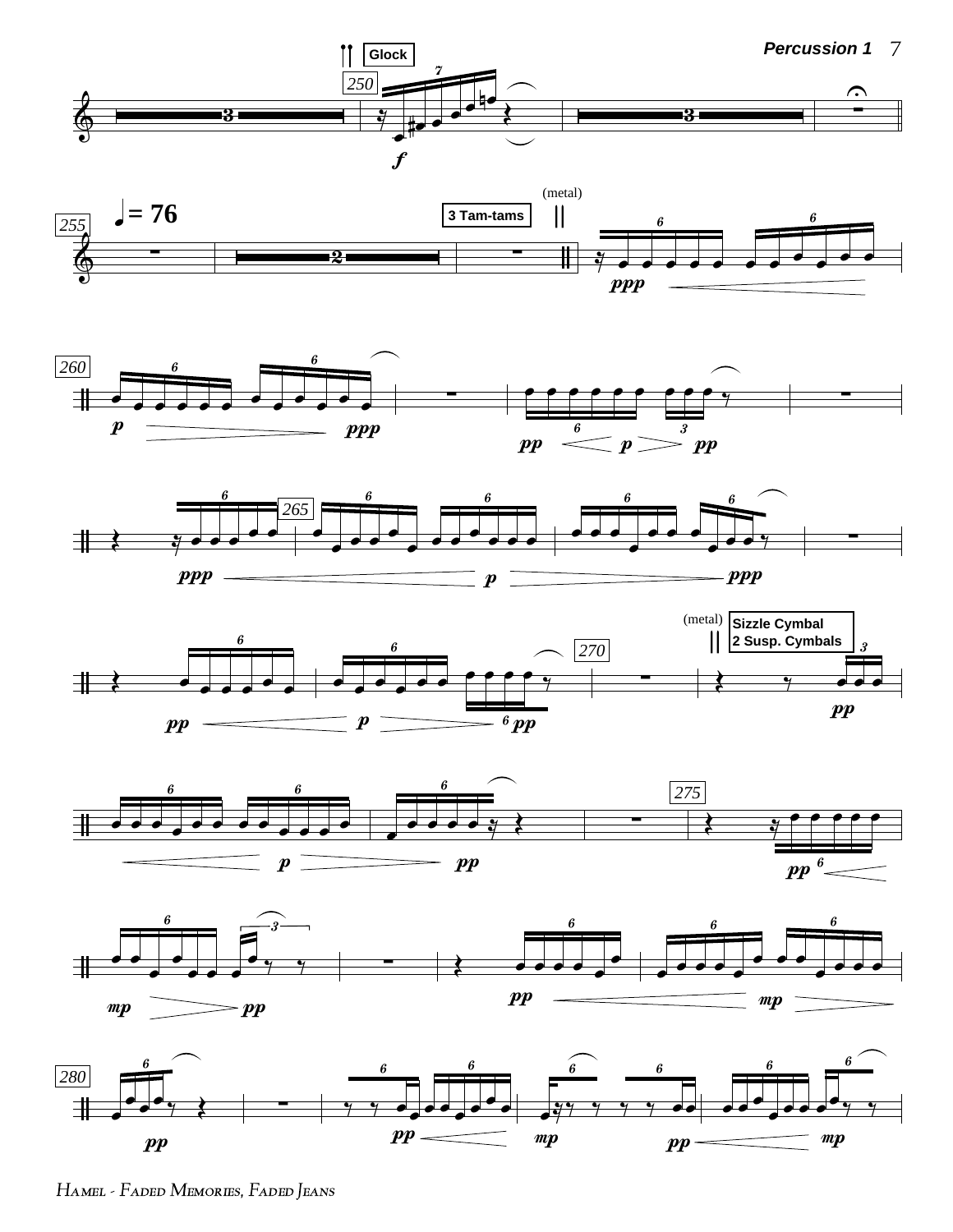











Hamel - Faded Memories, Faded Jeans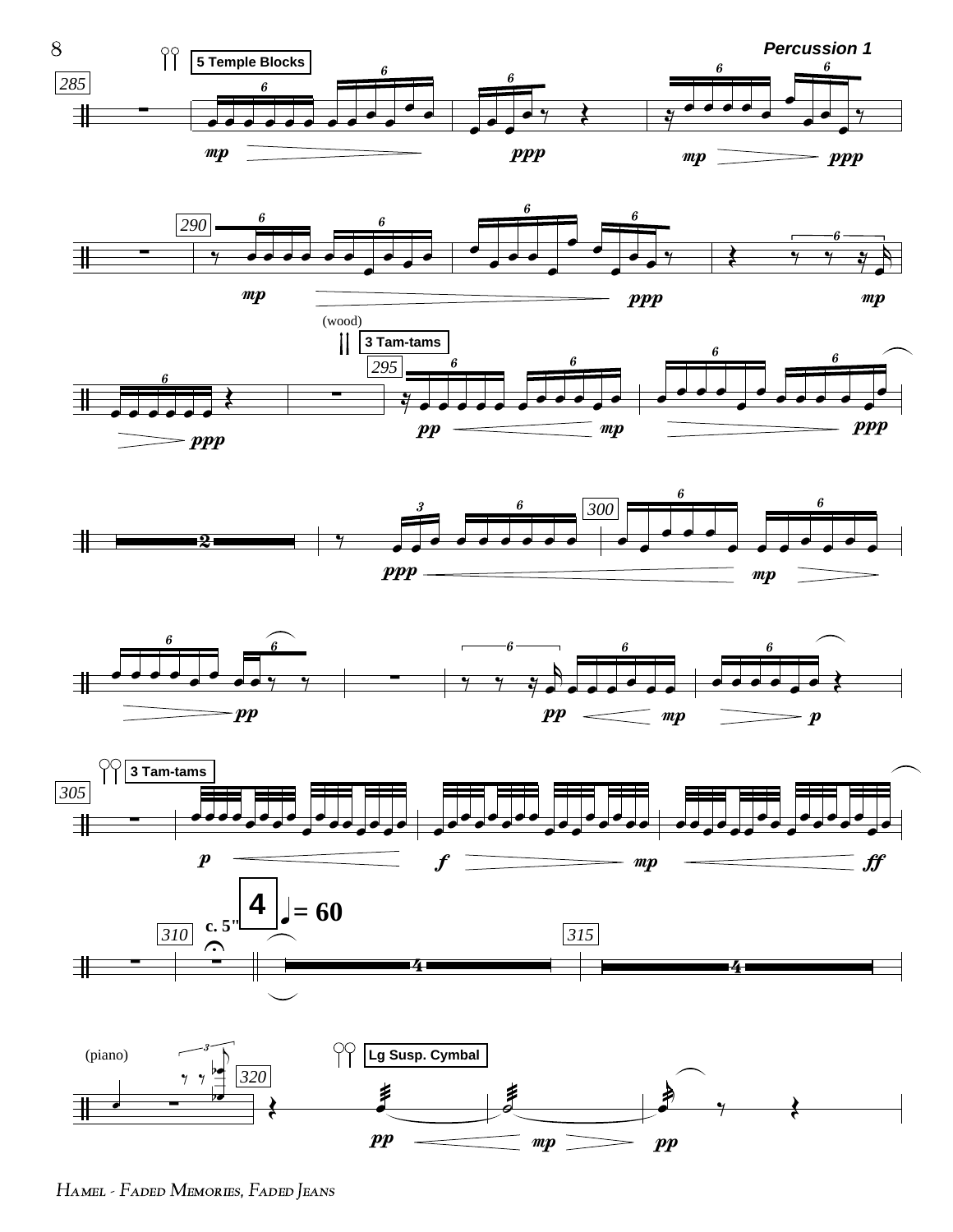















Hamel - Faded Memories, Faded Jeans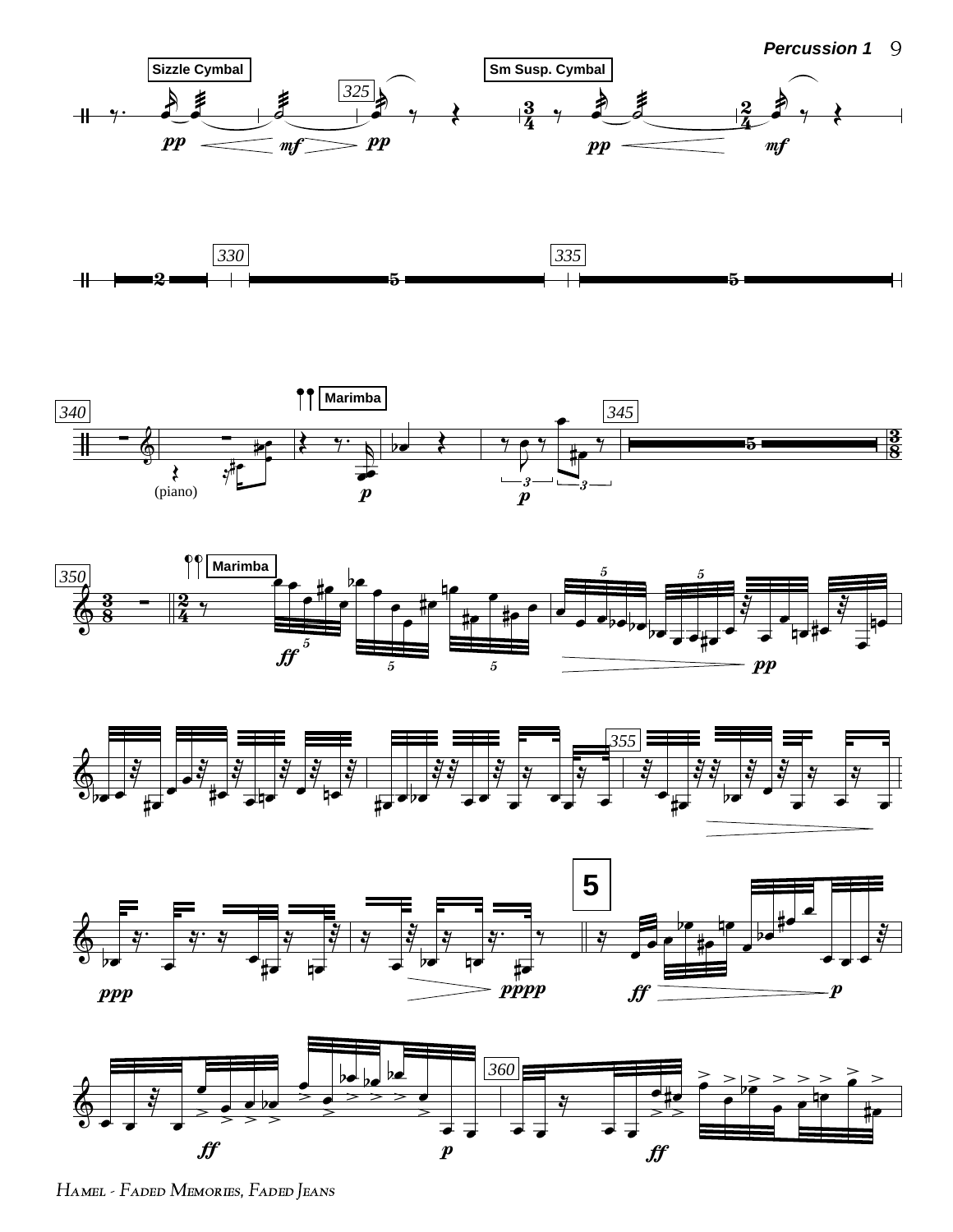











![](_page_9_Figure_6.jpeg)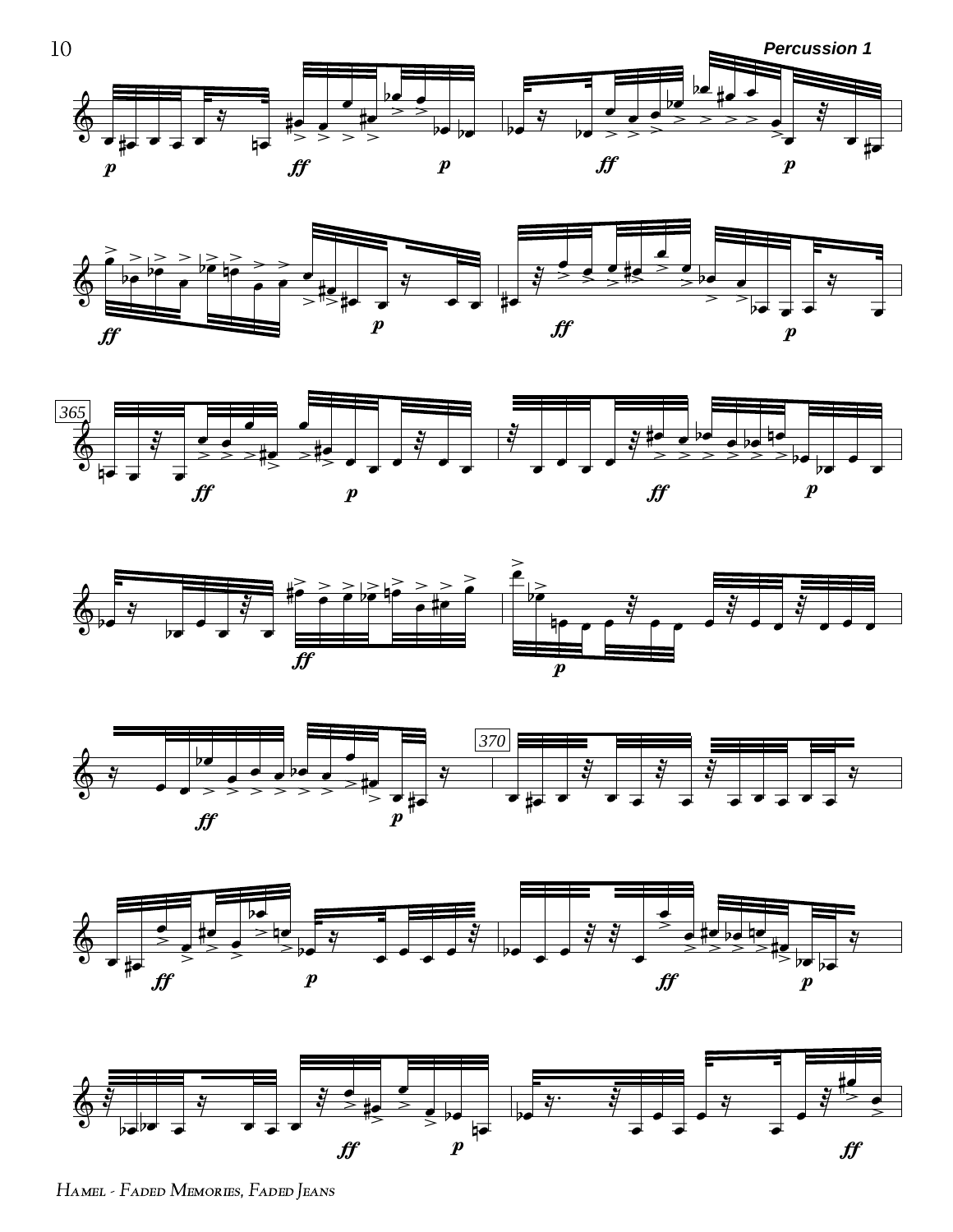![](_page_10_Figure_1.jpeg)

![](_page_10_Figure_2.jpeg)

![](_page_10_Figure_3.jpeg)

![](_page_10_Figure_4.jpeg)

![](_page_10_Figure_5.jpeg)

![](_page_10_Figure_6.jpeg)

![](_page_10_Figure_7.jpeg)

![](_page_10_Figure_8.jpeg)

Hamel - Faded Memories, Faded Jeans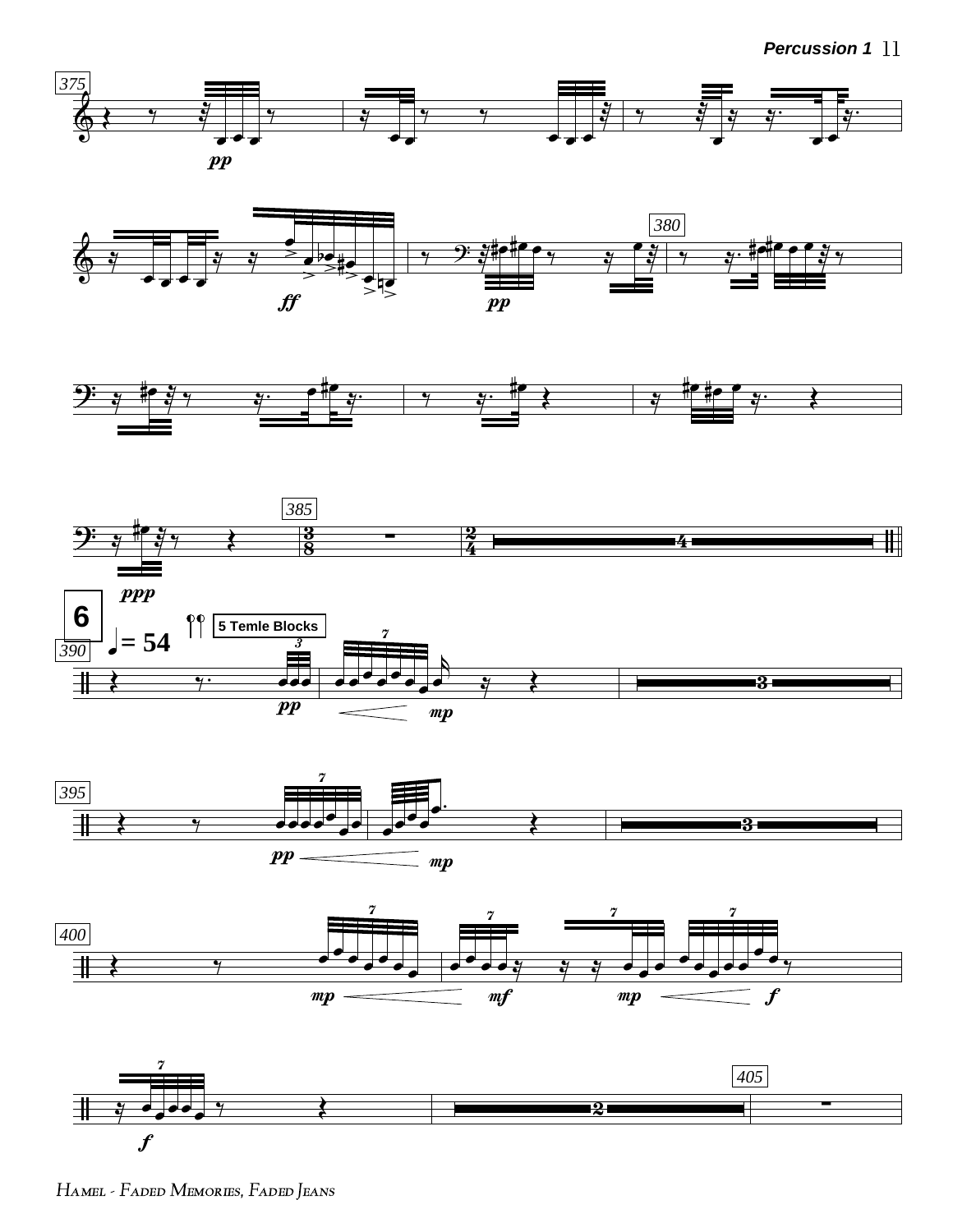![](_page_11_Figure_0.jpeg)

![](_page_11_Figure_1.jpeg)

![](_page_11_Figure_2.jpeg)

![](_page_11_Figure_3.jpeg)

![](_page_11_Figure_4.jpeg)

![](_page_11_Figure_5.jpeg)

![](_page_11_Figure_6.jpeg)

![](_page_11_Figure_7.jpeg)

Hamel - Faded Memories, Faded Jeans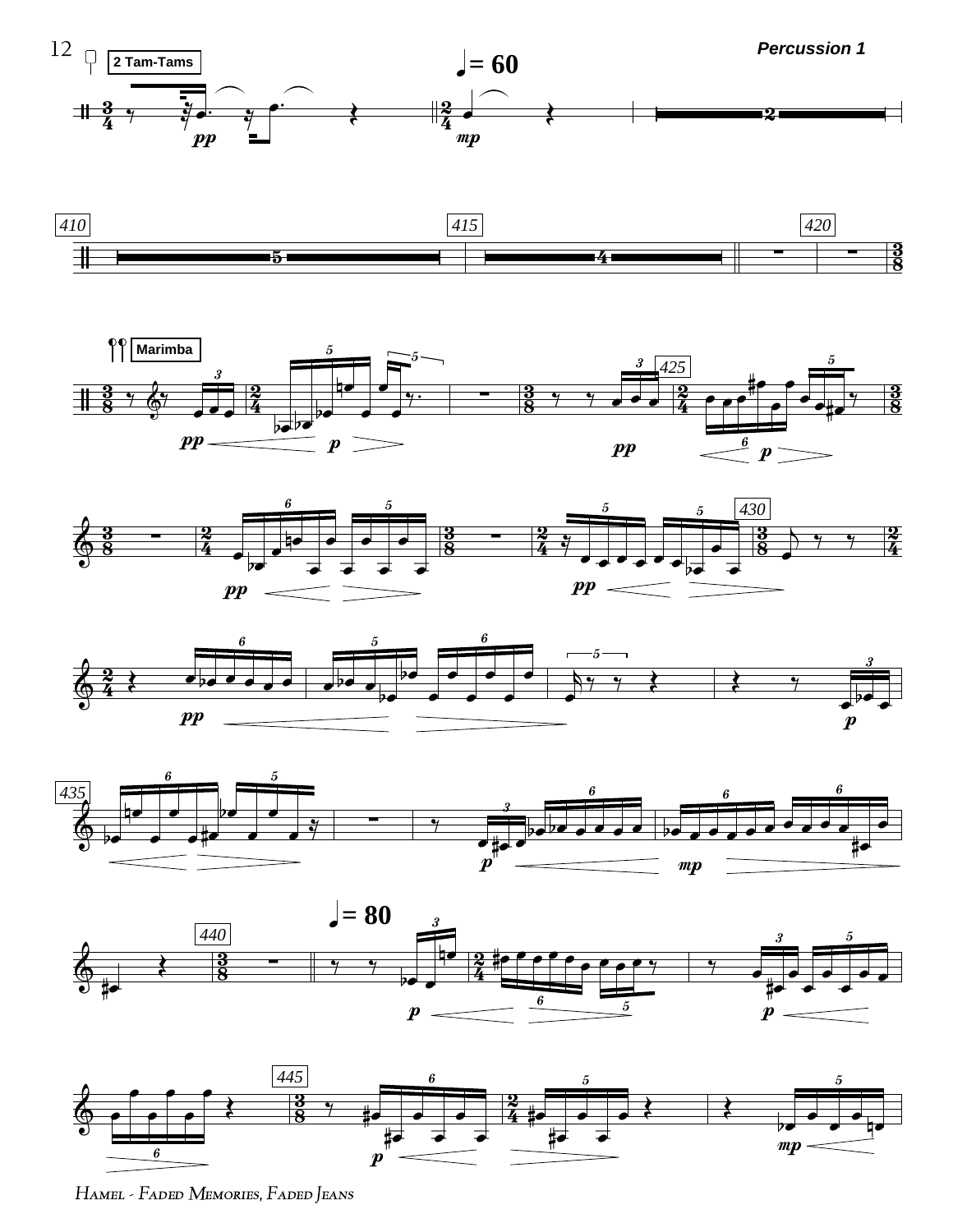![](_page_12_Figure_1.jpeg)

![](_page_12_Figure_2.jpeg)

![](_page_12_Figure_3.jpeg)

![](_page_12_Figure_4.jpeg)

![](_page_12_Figure_5.jpeg)

![](_page_12_Figure_6.jpeg)

![](_page_12_Figure_7.jpeg)

![](_page_12_Figure_8.jpeg)

Hamel - Faded Memories, Faded Jeans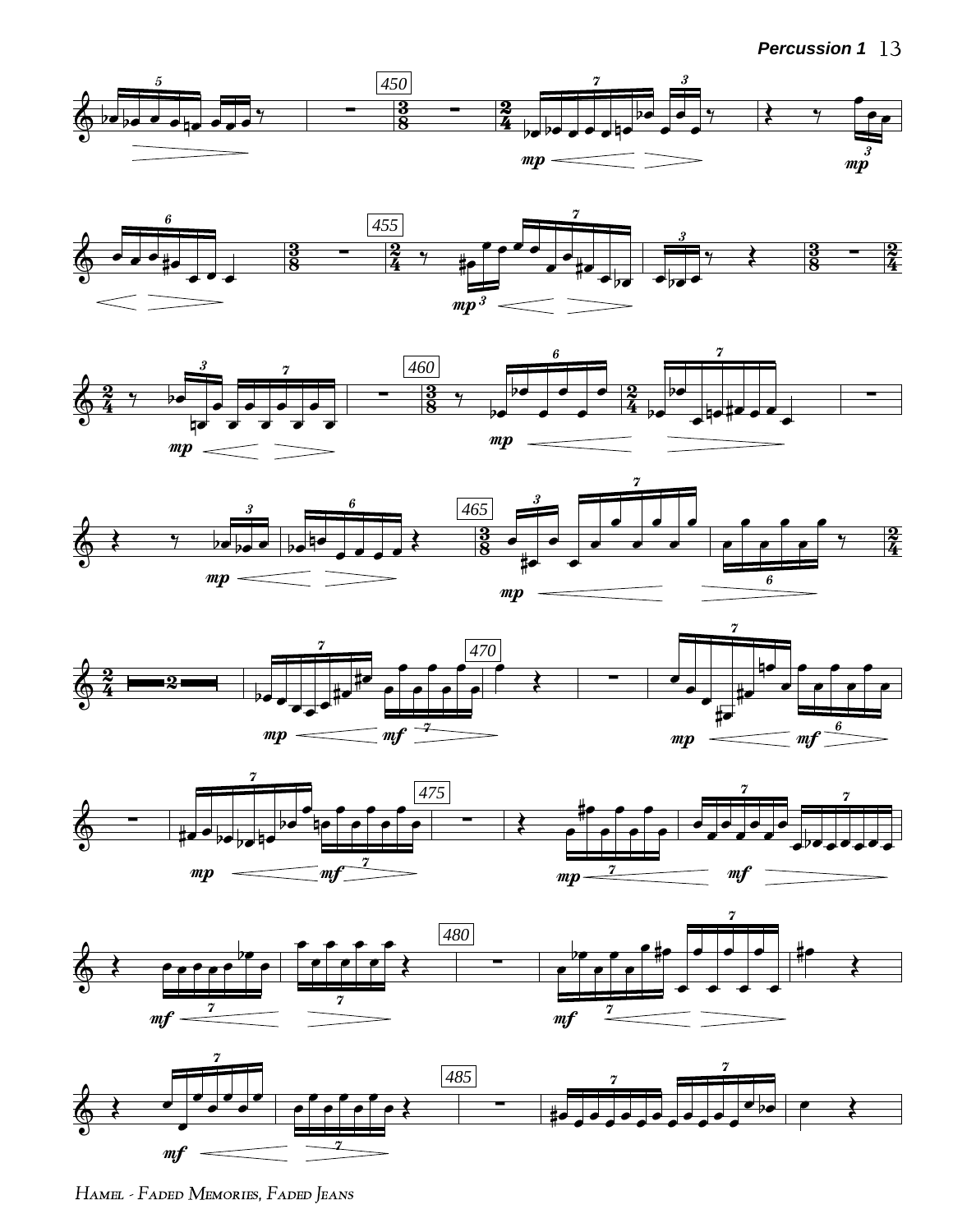*Percussion 1*

![](_page_13_Figure_1.jpeg)

![](_page_13_Figure_2.jpeg)

![](_page_13_Figure_3.jpeg)

![](_page_13_Figure_4.jpeg)

![](_page_13_Figure_5.jpeg)

![](_page_13_Figure_6.jpeg)

![](_page_13_Figure_7.jpeg)

Hamel - Faded Memories, Faded Jeans